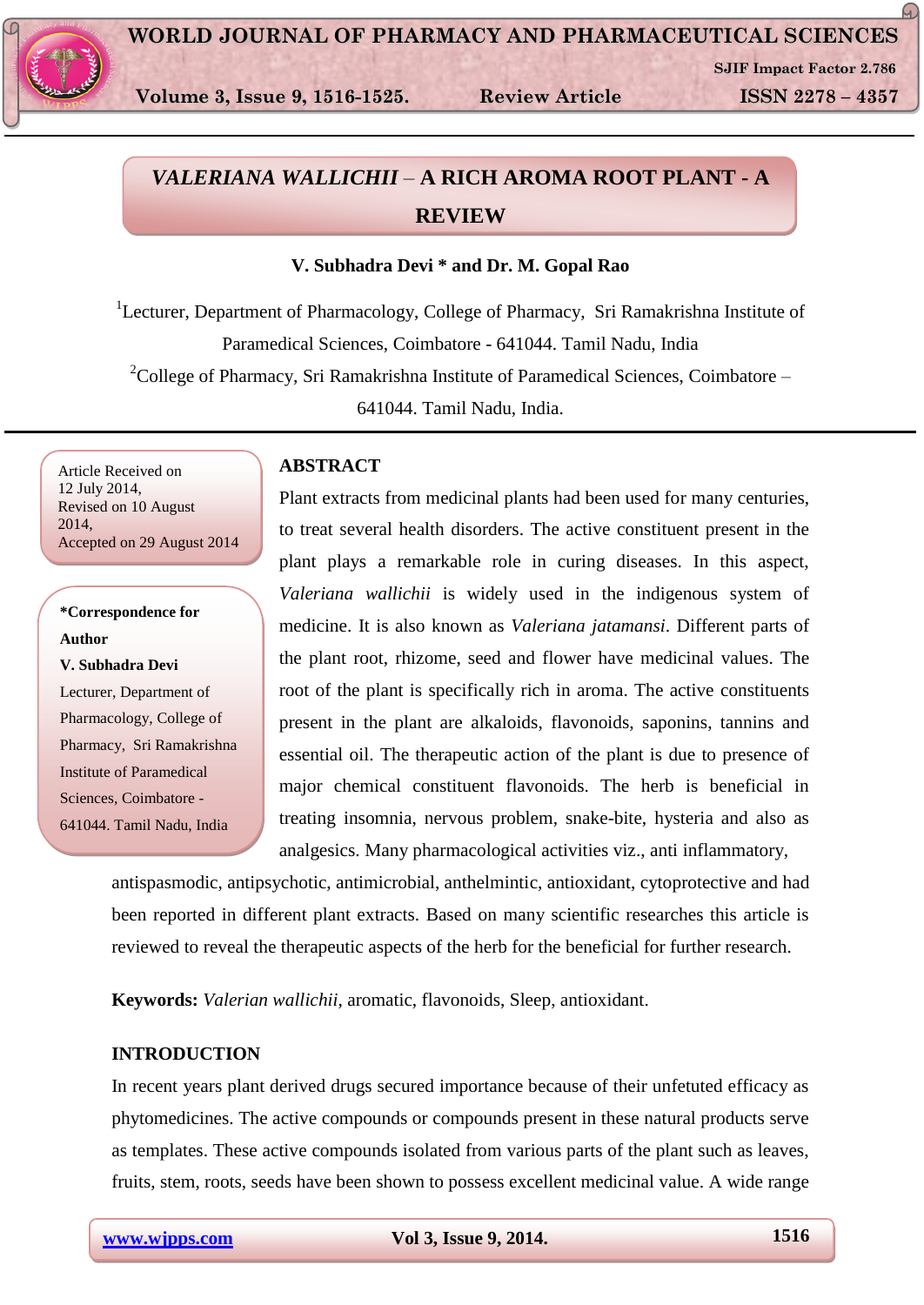of plant varieties used in folklore medicine have been studied for treatment of various diseases, viz., cancer, diabetes, arthritis, infectious diseases, etc. However, still it remains an area of research interest for unveiling the medicinal value of certain plant species. Recently, use of natural products because of their reduced side effects when compared to synthetic drugs it is due to the presence of active phytoconstitutents that are present in the medicinal plants are used for treatment of various diseases. Antioxidants play an essential role in protecting the tissue damage caused by reactive oxygen species [1]. In this aspect *Valeriana wallichii* is one such plant with powered medicinal properties.

#### **Description of the plant**

*Valeriana wallichii* is a small 14-45cm height perennial herb<sup>[2]</sup>. Valerian is a widely used plant –based medicine. Valerian is a member of the Valerianaceae family consisting of about 250 species of Valeriana occurring throughout the world <sup>[3, 4]</sup>. Herbs are generally found to grow mostly in the mountainous  $(1,300-3,300)$  terrain of the Himalayas  $[3]$ . Valeriana (Valerianaceae) originated from the Latin word "Valere" meaning to be in good health, a source of important phytomedicines.

Valeriana wallichii is an ingredient of herbal medicines in Indian systems of medicine <sup>[5]</sup>. The plant is popularly known as Indian valerian. **Is a plant with root stock, thick branching** stem, sharply pointed leaves, white of pink flowers in clusters and hairy fruit [6] . *Valeriana wallichii* is an extremely polymorphous complex of sub-species with natural dispersed throughout temperate and polar Eurasian zones  $^{[7]}$ . Root with piliferous layer of papillosed cells, some developed into root hairs; exodermises, or a single layer of quadrangular to polygonal cells with suberized walls, and containing globules of volatile oil; cortex, parenchymatous with numerous starch granules, the outermost cells containing globules of volatile oil; endodermis, of one layer of cells with surrounding a small central parenchymatous showing a cleft or stellate granules hilum; the compound granules with 2-6 components, up to 20 m in diameter roots a pith of starch-bearing parenchyma, vascular bundles with secondary thickening and a periderm originating in the piliferous layer<sup>[7]</sup> (Mhaske *et al.*, 2011). The plant occurs in short, irregular pieces about 5m long and 6-12cm in dm marked with transverse ridges and bearing numerous, prominent, circular tubercles to some of which on the under surface, thick rootlets are attached. The upper surface bears the leaves. The rhizome is hard and tough internally, it is greenish –brown in color. The odour is powerfully Valerianceous.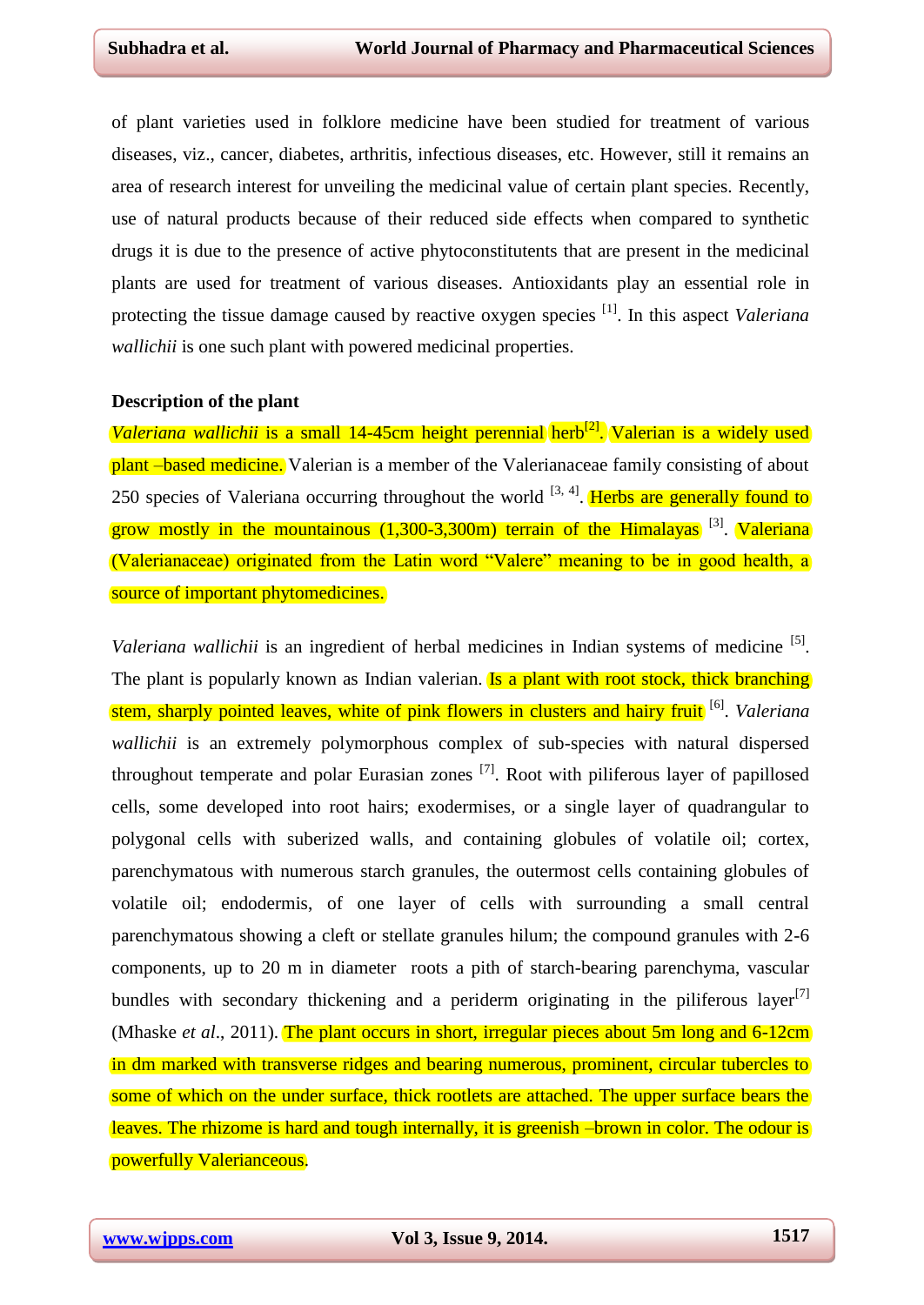#### **Geographical distribution**

It is well distributed in all the temperate regions of the world. In India, it is grown in Himalayas. It is an extremely polymorphous complex of sub-species with natural populations dispersed throughout temperate and sub-polar Eurasian zone. The species is more common in damp woods, ditches and it is cultivated as medicinal plant especially in Belgium, England, France, Germany, India, Netherlands, the Russian Federation and United States of America.

#### **Taxonomy / Botanical Classification**

**Synonyms:** *Valeriana jatamansi* **Common names:** Valerian **Family:** Valerianaceae **Parts Used:** Roots

#### **Chemical (Active) Constituents**

The major known active principles of this herb are valepotriates, dihydrovaltrate, isovalerinate, 6-methylapigenin, hesperidins and sesquiterpenoids. Its rhizome and root contains volatile oil (valerianic oil) which is composed of alkaloids, boryl isovalerianate, chatinine, formate, glucoside, isovalerenic acid, 1- camphene, 1-pinene, resins, terpineol and valerianine. From the rhizomes, some important compounds, such as citric acid, malic acid, maliol, succinic acid and tartaric acid have been isolated  $[2]$ . The herb has been reported to contain several bioactive flavonoids like Linarin, isovalerianate, 6 methyl apigenin and hesperidins  $[2]$ . The constituents include valepotriates (iridoids), the components of the volatile oil, including monoterpenes and Sesquiterpenes (Valerenic acids) as well as number of other constituents. Valerian products are usually standardized to valerenic acid or sometimes to valeric acid *Valeriana wallichii* consists of volatile oil (Valerianic oil) containg valerenic acid, isovalerenic acid and the terpineol. The volatile components of rhizomes of *Valeriana wallichii* consist of Sesquiterpenes (89.3%) kanokonyl acetate (42.4%) γcurcumene (10.7%) ar-curcumene (7.2%) (Z)- β farnesene (3.2%), xanthor rhizol (4.1%), 7epi- $\alpha$ -selinene (2.2%), valeranone (2.0%) and curcuphenol(1.4%). Other active constituents of *Valeriana wallichii* are sesquiterpenes, 6-methyl apigenin and hesperidinoids<sup>[5]</sup>.

# **Traditional Uses**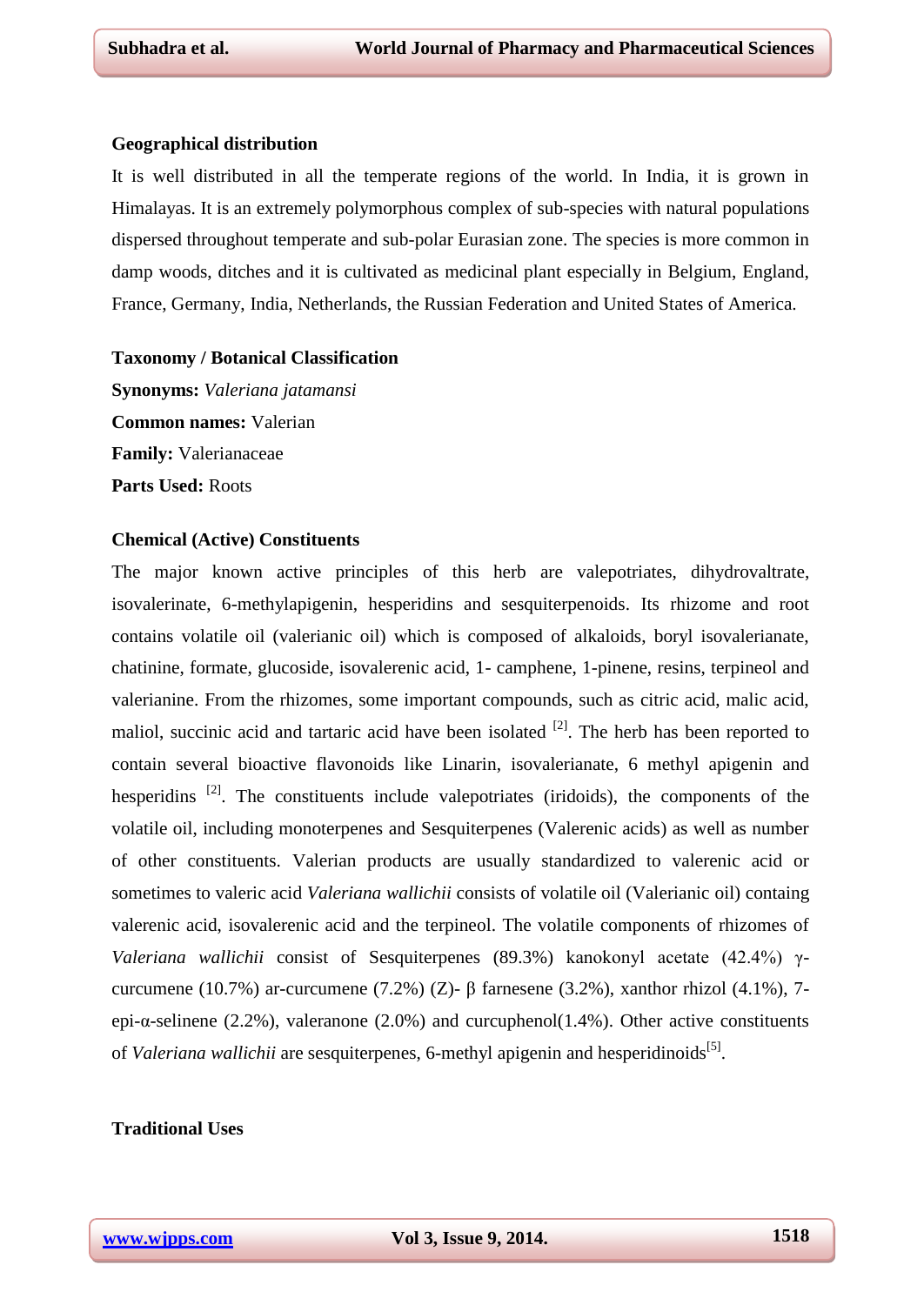Valerian roots have been used for hundreds for years for its sedative and antispasmodic properties. The plant is widely known for its use in anxiety, insomnia, epilepsy and hysteria. It is considered useful as a potent tranquilizer, antispasmodic and hypotensive, stimulant and also to improve liver function in gastrointestinal disorders  $[9]$ . Historically, too, Valerian roots were known as to alleviate and low forms of fever <sup>[3]</sup>. In modern rational phytotherapy also the reputation of *Valeriana* species is mainly for treating nervous tension [3] . The plant have been used for curing nervous unrest, emotional arrest (as tranquilizer/sedative), epilepsy, insanity, snake-poisoning, eye-trouble skin diseases, as a relaxant, carminative and for complexion improvement. Valerian continuous to be a safe sedative / hypnotic choice for patients with mild to moderate insomnia and also have depressant effect on the CNS 5, 10. The plant is also used as a mild sedative.

For treatment of inflammatory conditions it has been used in indigenous system of medicine such as scorpion stings. It has been also useful in jaundice, pain conditions, neurosis, and also for cytotoxic. For the treatment of habitual constipation the rhizomes of *Valeriana wallichii* have been studied. The herb has been used successfully in traditional systems of medicine like Ayurveda and Unani against Leishmania, diseases of eye and liver, hysteria, hypochondriasis, nervous unrest and emotional arrest; it has been found useful in clearing voice and acts as a stimulant in advance stage of fever and nervous disorder, inflammatory conditions like after scorpion stings and jaundice and in pain conditions epilepsy, insomnia, neurosis, sciatica. The plant is widely used in the treatment of anxiety and depression either alone or in combination with other herbs specifically St. John's Wort.

An herbal preparation containing Valeriana wallichii has been found to be effective in dyspeptic symptoms. The plant essential oil exhibited antimicrobial activity against large number of pathogenic bacteria and potent antifungal activity against different human plant fungal pathogens  $^{[2]}$ . Therapeutic purposes are the roots and rhizomes improves subjective experiences of sleep when taken rightly over one to two periods but long –term safety studies and lacking<sup>[4].</sup> One of the most widely used traditional remedies for various complications associated with nervous system and digestion is *Valeriana wallichii* [11] . *Valerian* is one of the most widely used herbal medicines in the world. It was first used as a treatment of epilepsy in the late  $16<sup>th</sup>$  century. Numerous reports by a wide variety of writers followed and *Valerian* subsequently became routinely used for the treatment of various disorders. Uses reported on and related its usefulness for hysteria, antispasmodic, anthelmintic, diuretic,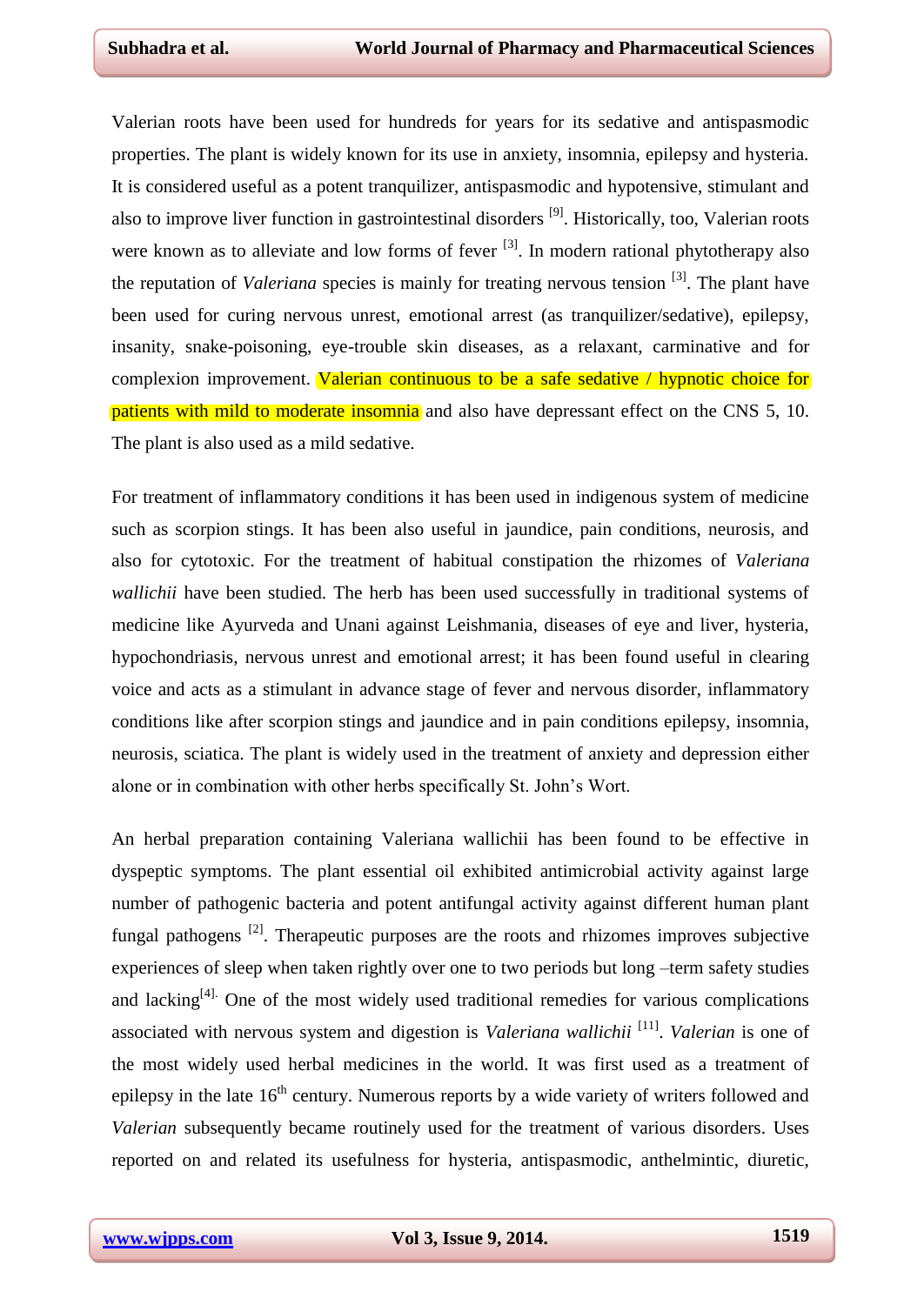diaphoretic and emmenagogue actions to Valerian  $[12]$ . One of the most widely used traditional remedies for various complications associated with nervous system and digestion is *Valeriana wallichii* <sup>[11]</sup>. From the underground organs of several Valeriana species, Valerian is an ancient tranquillizing drug obtained  $[13]$ . In hospital based clinical setup *Valeriana wallichii* an Indian medicinal plant, has been on trial for its role in stress disorders<sup>[14]</sup>.

#### **Standardized parameters**

**Acid –insoluble ash:** Not more than 7%

**Dilute ethanol-soluble extractive:** Not less than 15%

# **Pesticide residues**

To be established in accordance with national requirements. Normally, the maximum residue limit of aldrin and dieldrin for *Valerian wallichii* is not more than 0.05mg/kg.

Heavy metals: Recommended lead and cadmium levels are no more than 10 and 0.3mg/kg, respectively, in the final dosage form of the plant material.

**Radioactive residues:** For analysis of stronium -90, iodine-131, caesium -134, caesium-137 and Plutonium – 239.

**Chemical assays:** Quantitatively by distillation determination, it contains not less than 0.5%v/w of essential oil. Content of individual constitutents including valepotriates, valerenic acids and valerenal, were determined by high performance liquid or gas – liquid chromatographic methods<sup>[8]</sup>.

#### **Pharmacological activities of** *Valeriana wallichii***:**

*Valeriana wallichii* is one of the widely used medicinal plants in many parts of the world including India in the management of various conditions. It has numerous pharmacological activities. The main activities of the plant are analgesic and anti inflammatory, myorelaxant and antispasmodic, psychotic activity, radioprotective activity antimicrobial activity, hypnotic activity, anthelmintic, cytotoxic and antioxidant activity.

# **Analgesic activity**

Essential oil and alcohol extract of *Valeriana wallichii* exerted good peripheral analgesic action via inhibition of prostaglandin synthesis on acetic acid induced writhing  $[5]$ .

# **Anti inflammatory activity**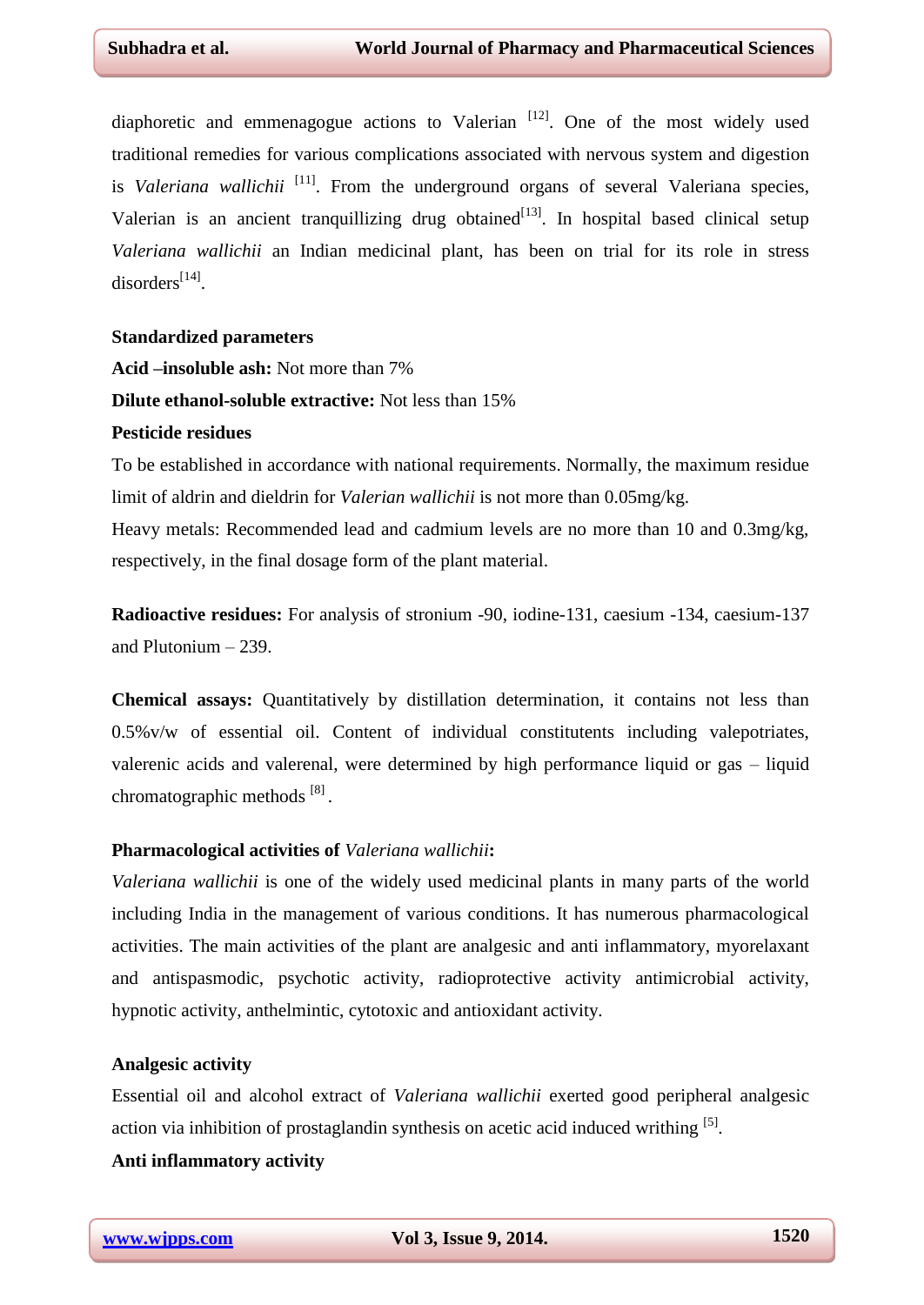By using *in vitro* lipoxygenase inhibition assay methanolic extract and ethyl acetate fractions of Valeriana wallichii anti inflammatory activity was carried out <sup>[11]</sup>. Carrageenan induced hind paw edema test on the acute and chronic phase inflammation models in male wistar rats showed *in vitro* and *in vivo* anti inflammatory activity of the ethyl acetate fraction showed good activity <sup>[11]</sup>.

# **Antispasmodic activity**

The hypotensive effects of *Valeriana wallichii* are mediated possibly through K<sub>ATP</sub> channel activation<sup>[15]</sup>.

### **Psychotic activity**

Petroleum ether extract evaluated ambulatory activity, elevated plus maze, spontaneous locomotor activity and sodium thiopental induced sleep in mice <sup>[16]</sup>. Valtrate, an active constituent of *Valeriana wallichii* have potential anxiolytic activity in rats<sup>[17]</sup>. In streptozotocin induced animal model of diabetes the effect of *Valeriana wallichii* on learning and memory impairment were measured by Morris maze and elevated plus maze and showed a beneficial effect<sup>[18]</sup>. Aqueous extract of *Valeriana wallichii* has quantifying effects of mild sedatives on both physiological and subjective aspects of sleep<sup>[19, 20]</sup>. The essential oil of *Valeriana wallichii* exerted antidepressant activity using forced swim test in mice at a dose of 10, 20 and 40mg/kg p.o of the plant. The aqueous extract of *Valerian wallichii* markedly attenuated ischemia-reperfusion induced cerebral injury in mice  $[21]$ .

# **Radioprotective activity**

Aqueous extract of *Valeriana wallichii*, Hesperidin one of the major constituent protected against radiation injury in plasmid deoxyribonucleic acid (DNA) and cultured human fibroblast cells<sup>[2]</sup>.

# **Antimicrobial activity**

By gas chromatography-mass spectrometry the essential oil of *Valeriana wallichii* and components of valerian were tested against Pine wood nematode *Bursaphelenchus xylophilus* <sup>[22]</sup>. With the valerian root extracts *in vitro* studies carried out against human cytochrome p4503A<sup>[4]</sup>). Chloroform fraction and hexane fraction showed good activity against *S. aureus* and *B*. *subtilus*<sup>[11]</sup>. The plant root and the stem of *Valeriana wallichii* of different extracts viz, pet ether, chloroform, acetone, methanol and aqueous extracts showed a maximum zone of inhibition against almost all organisms (gram positive eg. *Enterococcus faecalis,*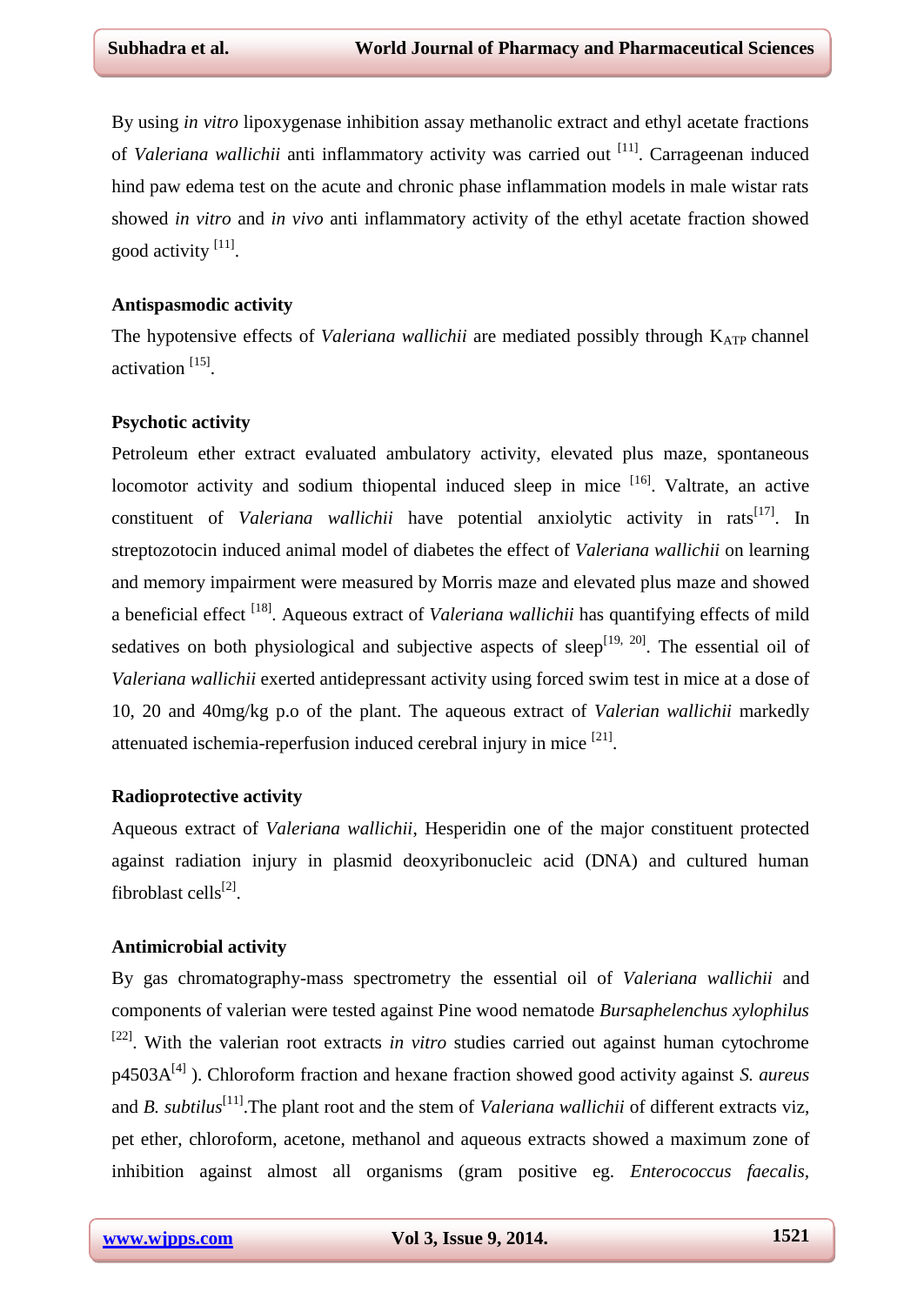*Staphylococcus onerous* and gram negative eg. *Klebsiallea pneumaniae, Escherichia coli and two fungi candida albicans and Aspergillus fumigants* in cup plate method. [7] Different root extracts like water, methanol and chloroform of *Valeriana wallichii* effective against antileishmanial activity against *L.major amastigotes* [2] .

# **Hypnotic activity (Sleep)**

In man, sleep quality improves in the aqueous extract of *Valeriana wallichii* <sup>[23]</sup>. Brain monoamine level in rats and sleep quality were improved by the aqueous root extract of *Valeriana wallichii* [9] .

### **Anticonvulsant activity**

Hydroethanolic extract of *Valeriana wallichii* decreased the convulsions using maximal electroshock seizures (MES) in swiss albino mice <sup>[12]</sup>.

# **Anthelmintic activity**

Earthworms *Pheretima postuma* was evaluated using the aqueous extract of rhizomes of *Valeriana wallichii*. The anthelmintic activity of the extract may be due to the presence of tannins that had binded with free proteins in the gastrointestinal tract of the host animal  $[6]$ .

# **Cytotoxic activity**

The valerian plant extract against the U937 cells were determined using the MTT assay. The extract showed a high content that contributed to their antioxidant activities  $[10, 25]$ .

# **Antioxidant activity**

The antioxidant activity of *Valeriana wallichii* was carried out by DPPH method<sup>[24]</sup>. The essential oil of *Valeriana wallichii* was used to determine DPPH method and chelation power assay <sup>[25]</sup>. Total phenolic content, total flavonoids content, total ascorbic acid, free radical scavenging activity, hydroxyl radical scavenging activity and peroxynitrite scavenging activity, and preventive of oxidative DNA damage were carried out by the methanol extracts of *Valeriana wallichii[*10] .

# **Caution**

Even though the plant has been used since many centuries, in Ayurveda for the treatment of insomnia, as a leishmanic agent, as an antioxidant, the plant has certain ill effects that should be used with caution. Valerian should not be taken long term as it can cause mental depression in some people. It can cause a stimulating rather than a relaxing effect, heaviness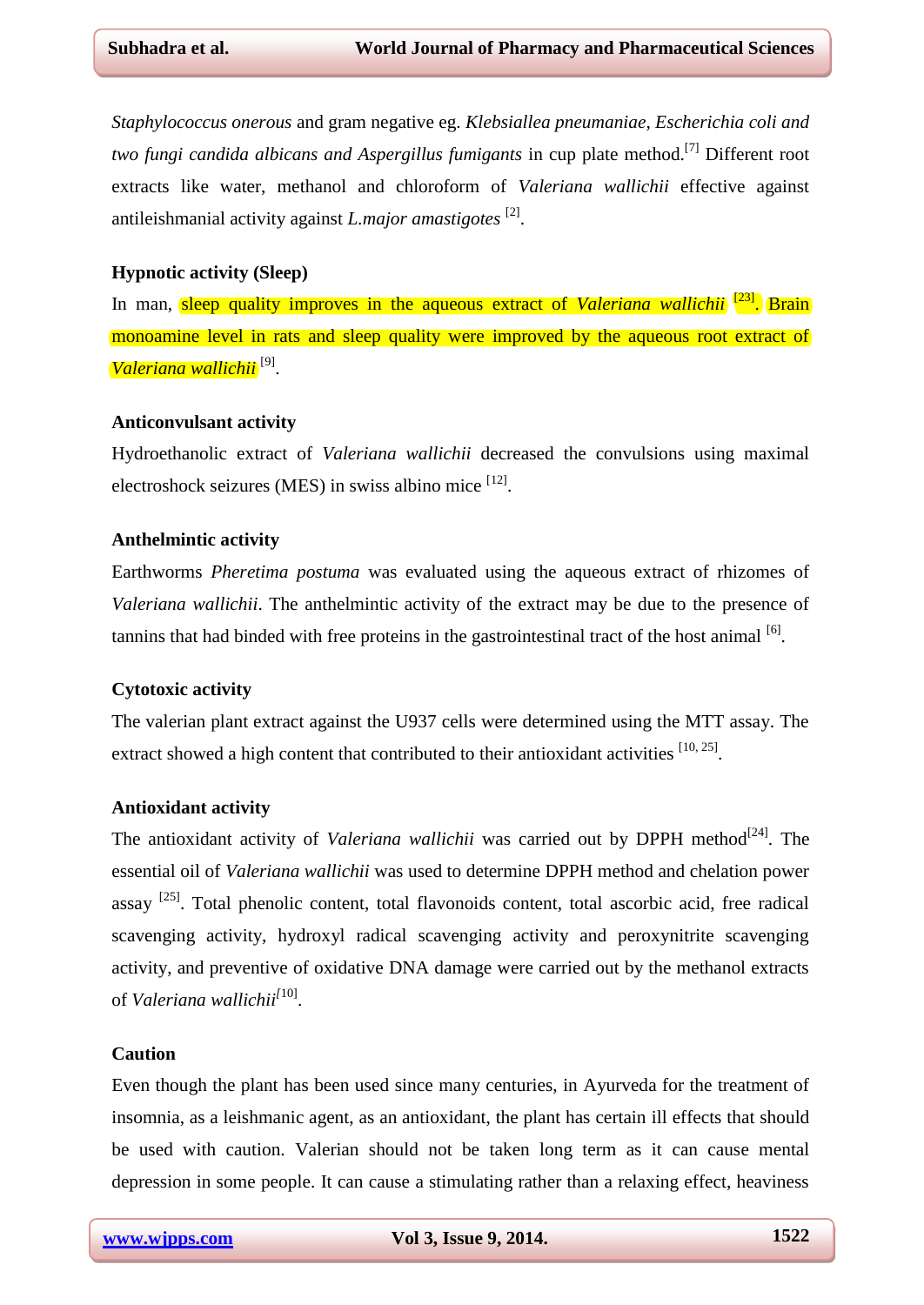and pain in the head stupor if taken in excess. Externally the pure oil of Valerian can be used for spinal rubs in diseases where the spinal cord needs lessened sensibility to pain and stimulation.

**Other uses:** Increases earthworms in the garden and it have the ability to stir up and increase phosphorous activity in the soil around it provides rich mineral content to compost.

#### **CONCLUSION**

*Valeriana wallichii* belongs to the family Valerianaceae commonly grown as a medicinal plant. It is highly beneficial herb since many long years. *Valeriana wallichii* has been therapeutically ethnopharmacologicaly used as a therapeutic agent for a variety of diseases as seen in this article. It has been observed that from the various parts of the plant different solvent systems were used which acts as a key factor to determine the active constituents. The flavonoids isolated from this plant may be responsible for its pharmacological activities. Plant various extracts have traditional claim for their pharmacological activities. These findings can form the scientific basis to explore other potential activities of the plant.

#### **REFERENCES**

- 1. Hossen S. M. M, Jahidul Islam J, Hossain S M S, Rahman M Mand Ahmed F. Phytochemical and Biological Evaluation of MeOH Extract of *Casuarina equisetifolia*  (Linn.) Leaves.
- 2. Katoch O, Kaushik S, Sadashiv M, Kumar Y, Paban K. Agrawala, Mishra K. Radioprotective property of an aqueous extract from *Valerian wallichii*. Journal of Pharmacy and Bioallied Sciences, 2012: 4; (4).
- 3. Ghosh S, Debnath S, Hazra S, Hartung A, Thomale K, Schultheis M, Kapkova P, Schurigt V, Moll H, Holzgrabe U, Hazra B. *Valeriana wallichii* root extract and fractions with activity against Leishmania spp. Parasitol Res, 2011; 108 : 861-871.
- 4. Tania Lefebvre, Brian C Foster. *In vitro* activity of commercial Valerian extracts against human cytochrome P450 3A4. Journal of Pharmacy and Pharmaceutical Sciences, 2004; 7 (2) : 265-273.
- 5. Sah S P, Mathela C M and Chopra K. Elucidation of possible mechanism of analgesic action of *Valeriana wallichii* D C. (Patchouli alcohol) in experimental animal models Indian Journal of Experimental Biology, 2010; 2010:289-293.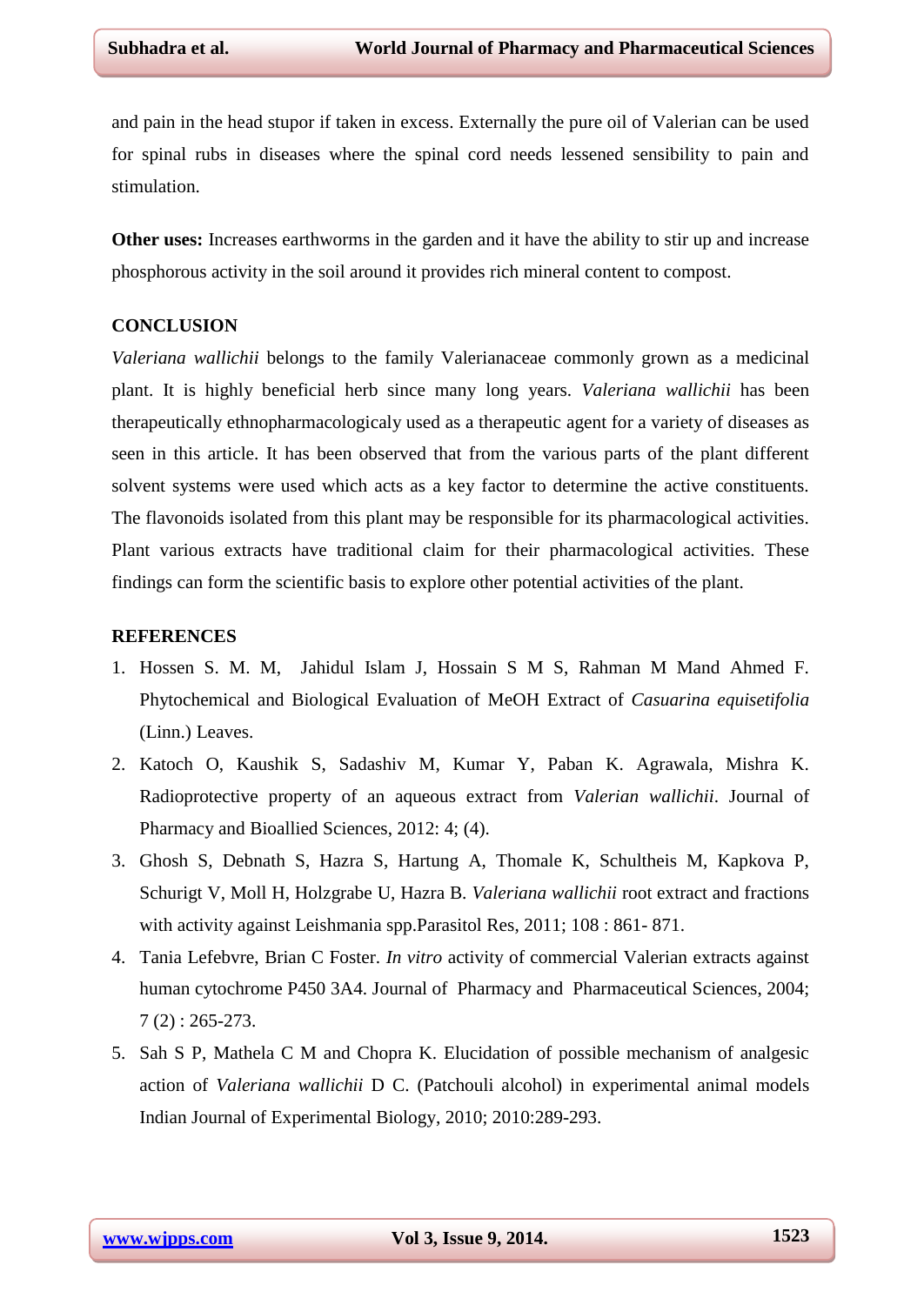- 6. Potdar V H, Lole V D and Patil S S. *In vitro* anthelmintic activity of rhizomes of *Valeriana wallichii* D C (Valerianaceae) against Pheretimeposthuma. Indian Journal of Pharmaceutical Education and Research, 2011; 45 (1): 83-85.
- 7. Dynashwar K. Mhaske, Dinanth D. Patil, Gurumeet C. wadhawa. Antimicrobial activity of methanolic extract from rhizome and roots of *Valerianawallichii.* International Journal on Pharmaceutical and Biomedical Research, 2011; 2(4):107- 111.
- 8. Karthikeyan R, Suganthi A, SapnaShrikumar, Ravi T K. *Valeriana wallichii* traditional medicinal plant of India Pharminfonet.com.
- 9. Sahu S, Ray K, Kumar Y, Gupta G, Kauser H, Sanjeev K, Mishra K S, Panjwani U. *Valerian wallichii* root extract improves sleep quality and modulates brain monoamine level in rats. Phytomedicine, 2012; 19: 924- 929.
- 10. Kalim M D, Bhattacharya D, Banerjee A, Chattopadhyay S. Oxidative DNA damage preventive activity and antioxidant potential of plants used in Unani system of medicine. BMC Complementary and alternative medicine, 2010; 10: 77.
- 11. Khuda F, Iqbal Z, Zakiullah, Khan A, Nasir F. Antimicrobial and anti-inflammatory activities of leaf extracts of *Valeriana wallichii* D C. Pakistan Journal of Pharmaceutical Sciences, 2013; 26 (3): 451–4.
- 12. Joseph L, Rejeesh E P, Narayan R S. Supraadditive effect of hydro ethanolic extract of *Valeriana wallichii* (Indian Valerian) root and phenobarbitone against maximal electroshock seizure in mice.
- 13. Marder M, Viola H, wasowski C, Fernandez S, Medina JH, Paladini AC. 6 methylapigenin and hesperidin: a new valeriana flavonoids with activity on the CNS. Pharmacology, biochemistry and behavior, 2003; 75(3): 537-45.
- 14. Bhattacharyya D, Jana U, Debnath P K, Sur T K. Initial exploratory observational pharmacology of *Valeriana wallichii* on stress management : a clinical report Nepal Med Coll J 2007; 9(1): 36-9.
- 15. Anwar H Gilani, Arif-ullah Khan, QaiserJabeen, FazalSubhan, RukhsanaGhafar. Antispasmodic and blood pressure lowering effects of *Valeriana wallichii* are mediated through K plus channel activation. Journal of Ethnopharmacology, 2005; 100 : 347-352.
- 16. Bhandarkar A V, Sashidhara S and Deepak. M. Comparative anxiolytic activity of petroleum extracts of *Valeriana jatamansi* from different accessions in mice. Research and reviews: Journal of Pharmacology and Toxicological studies, 2014; 2(2): 34-39.